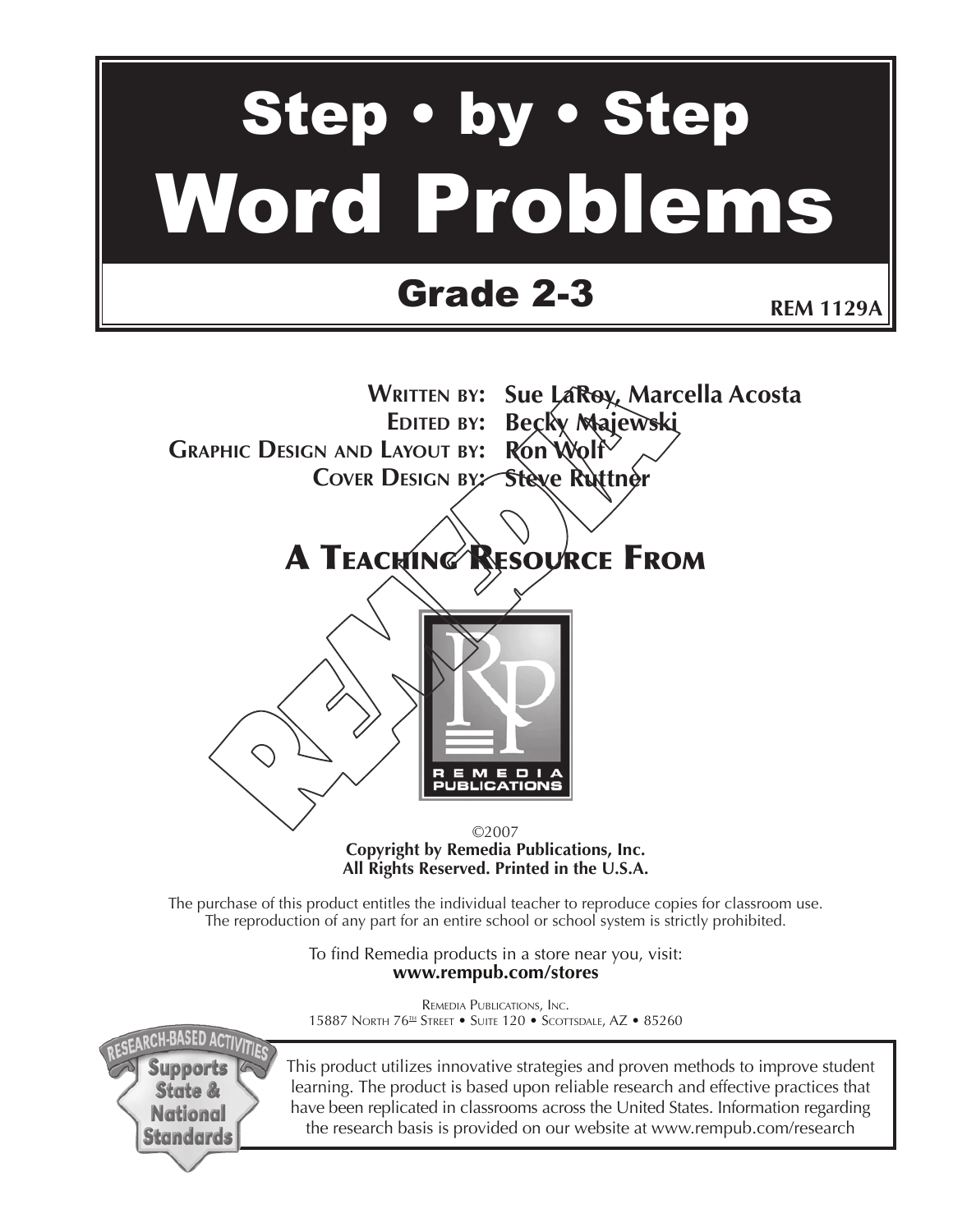## **ABOUT THIS BOOK**

*Step•by•Step Word Problems* is designed to give students a strategy for understanding and solving word problems.

There are four levels of practice for the word problems in this book. As the levels progress, they challenge students to apply the skills they learned in previous levels while learning new ones. This process will help students master problem solving.

**The first level** – pages 2-10 – introduces students to the Step•by•Step Solution. Problems are presented in a template format that easily guides students through this six-step process. Pages 2 and 5 are examples of how to use the template. They can be reproduced as an overhead transparency for an in-class presentation of the steps. Pages 3, 4, 6, and 7 are practice pages that guide students through using the template. Page 8 presents students with the opportunity to write their own problem using the information given in the boxes. Pages 9 and 10 are blank templates that can be reproduced and filled in by the teacher to complement specific lesson plans.

**The second level** – pages 11-20 – shows the basic, practical application of the steps. Students will underline and highlight important information in the problem. Then, they will circle the operation and write the equation in the boxes provided. Finally, they will write the answer in a sentence on the lines provided and think about whether or not it makes sense. There is an example of how to do the problems in this level on page 11. This section features one-step addition and subtraction problems using one and two-digit numbers.

**Skills include**: computation with and without regrouping, column addition, money, distance, and measurement.

**The third level** – pages 21-29 – some of the problems include information not necessary to solving the problem. Students will cross out sentences with extra information, allowing them to focus on the facts. The operation will be written instead of circled. A blank space has been provided to write the equation instead of the boxes. There is an example of how to do the problems in this level on page 21. This section features one-step addition and subtraction problems with one, two, and three-digit numbers.

**Skills include**: computation with regrouping, column addition, money, time, distance, and measurement.

**The fourth level** – pages 30-44 – is the most challenging. All of the problems include extra information. Students will need to read the problems carefully to determine which information is needed to solve the problem. At this level, two-step problems are introduced. There is an example of how to do the problems in this level on page 30. This section features one-step and two-step addition and subtraction problems with one, two, and three-digit numbers.

**Skills include**: computation with regrouping, column addition, money, time, distance, and measurement.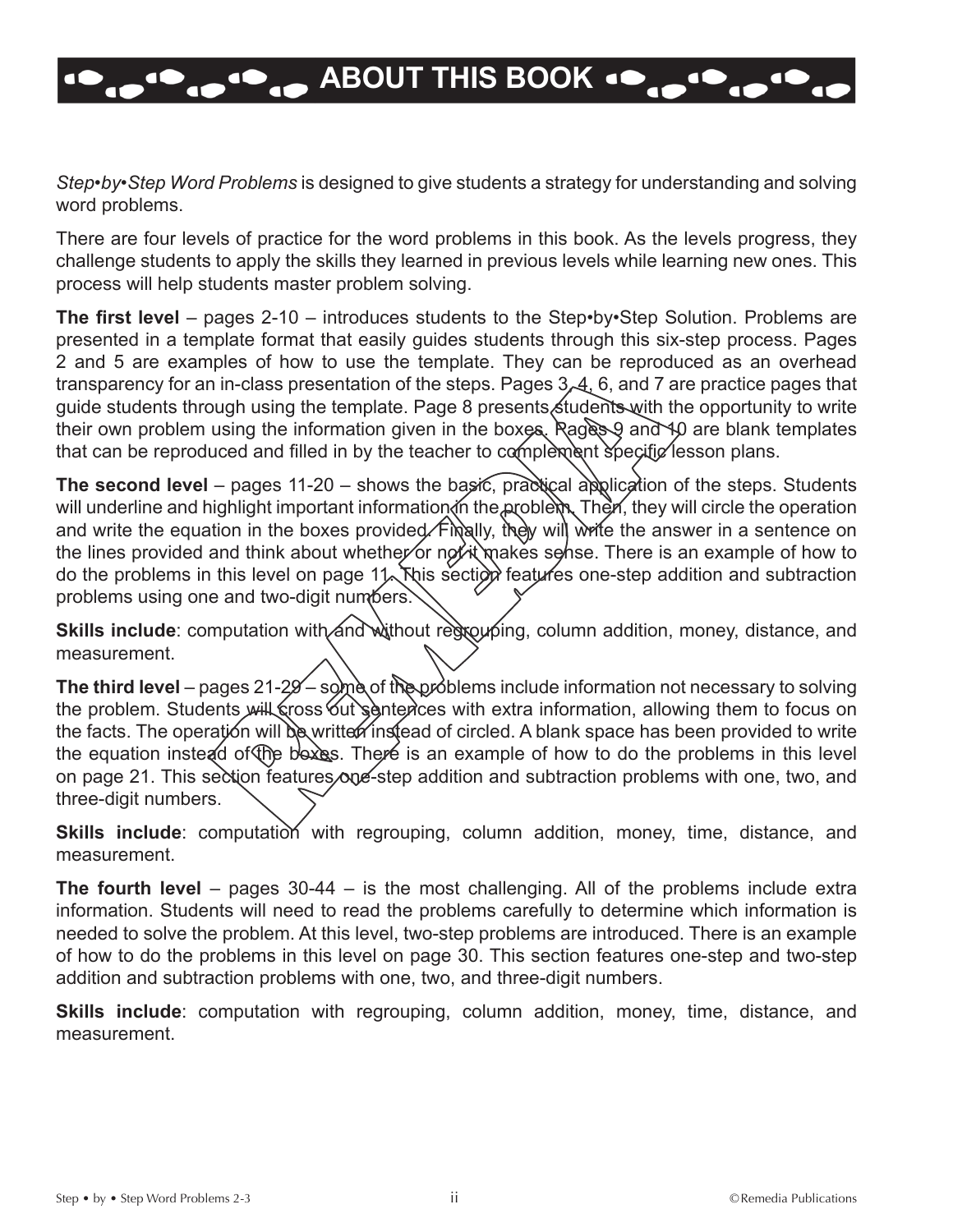## **SOLVING WORD PROBLEMS**



Many students have difficulty mastering word problems. This solution helps students break apart a word problem into six easy-to-follow steps. In following them, students will learn to focus on the information and sequence that is helpful to solving the problem.

### **STEP • BY • STEP SOLUTION**

#### **1. Write or underline the facts.**

This step asks students to carefully read the problem and then determine which facts give them the information they need to solve the problem.

Fact example: *11 flowers in the garden 13 more flowers*

Students may write or underline the entire fact sentence or condense it down to a few words. Starting on page 21, the problems include extra information. The student is asked to cross out any sentences with information not needed to solve the problem.

#### **2. Write or highlight the question.**

Focusing on the question will give clues as to what operation should be used to solve the problem. Some of the questions include key words that will help determine the operation. Key words that usually indicate "add" include: *altogether*, *in all*, and *total*. Key words that usually indicate "subtract" include: *still*, *left*, *how much more*, and *how much less*. Some questions don't use key words and will require students to use other clues to determine the operation.

#### **3. Write or circle the operation.**

Focusing on this step allows students to use the information gathered in the first 2 steps to make their decision about the operation and then move on to the next step.

#### **4. Write the equation.**

This important step is a result of determining the operation and then using the information from the facts. Writing the equation says: "I know how to do this problem."

#### **5. Solve the problem.**

This is the computation part of the process. Students will solve for the answer.

#### **6. Write your answer in a sentence. Does it make sense?**

Writing the answer in a sentence helps reinforce the problem-solving process. Asking students to think about whether or not the answer "makes sense" helps them check the answer and see it in the context of the problem.

Repeating these steps over and over throughout the book will give students the practice they need to develop an effective strategy for solving problems.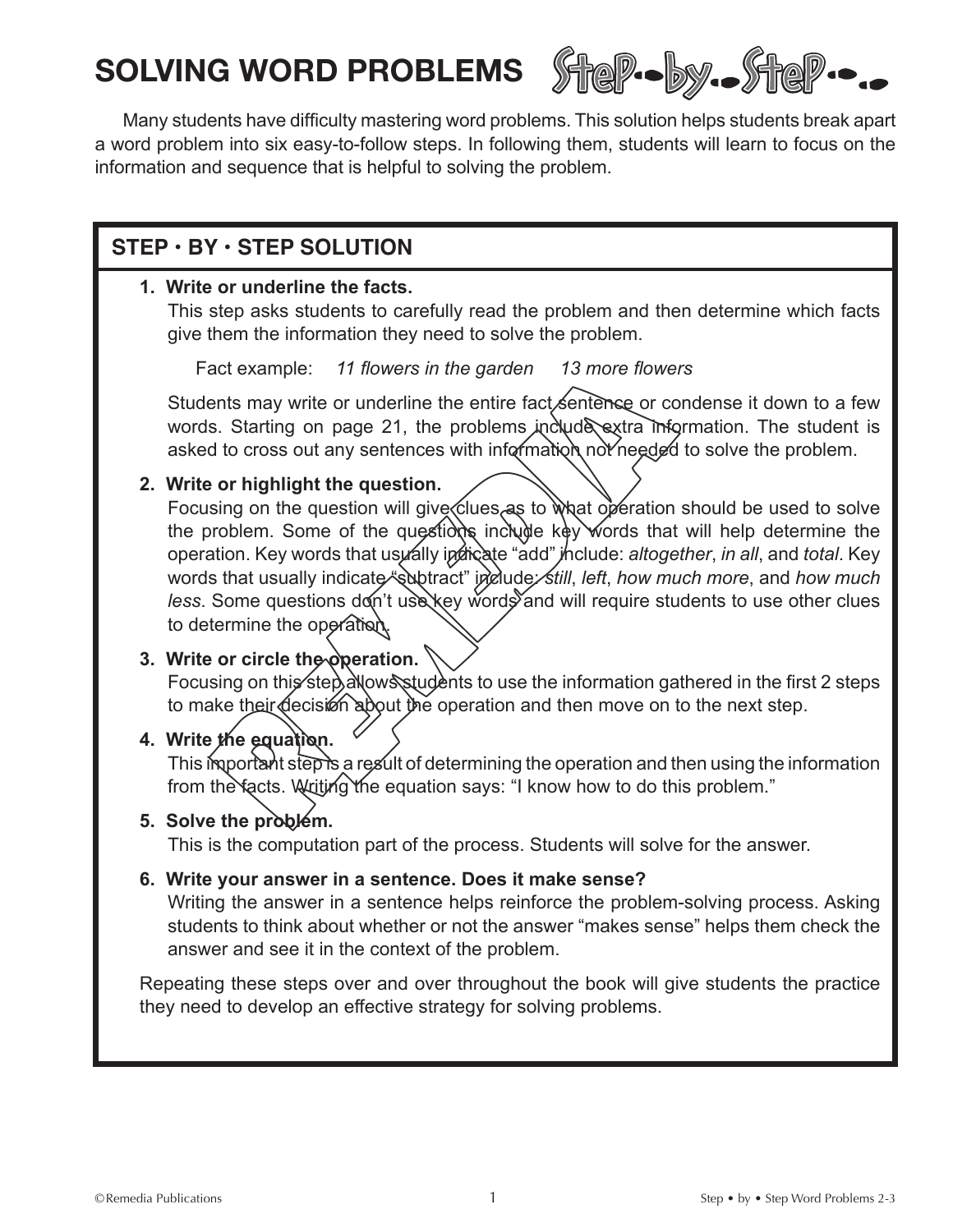

Read the word problem below. Follow the steps to see how to solve the problem.

#### **PROBLEM:** There are 9 girls playing ball. 3 girls join them. How many girls are playing ball?

| STEP · BY · STEP SOLUTION |                                                            |                                           |
|---------------------------|------------------------------------------------------------|-------------------------------------------|
| 1.                        | Write the facts.                                           | 9 girls playing ball<br>3 girls join them |
| 2.                        | Write the question.                                        | How many girls are playing ball?          |
| 3.                        | Write the operation.                                       | Add                                       |
| 4.                        | Write the equation.                                        | 9<br>$+3$                                 |
| 5.                        | Solve the problem.                                         | 9<br>$+3$<br>19                           |
| 6.                        | Write your answer<br>in a sentence.<br>Does it make sense? | There are 12 girls playing ball.          |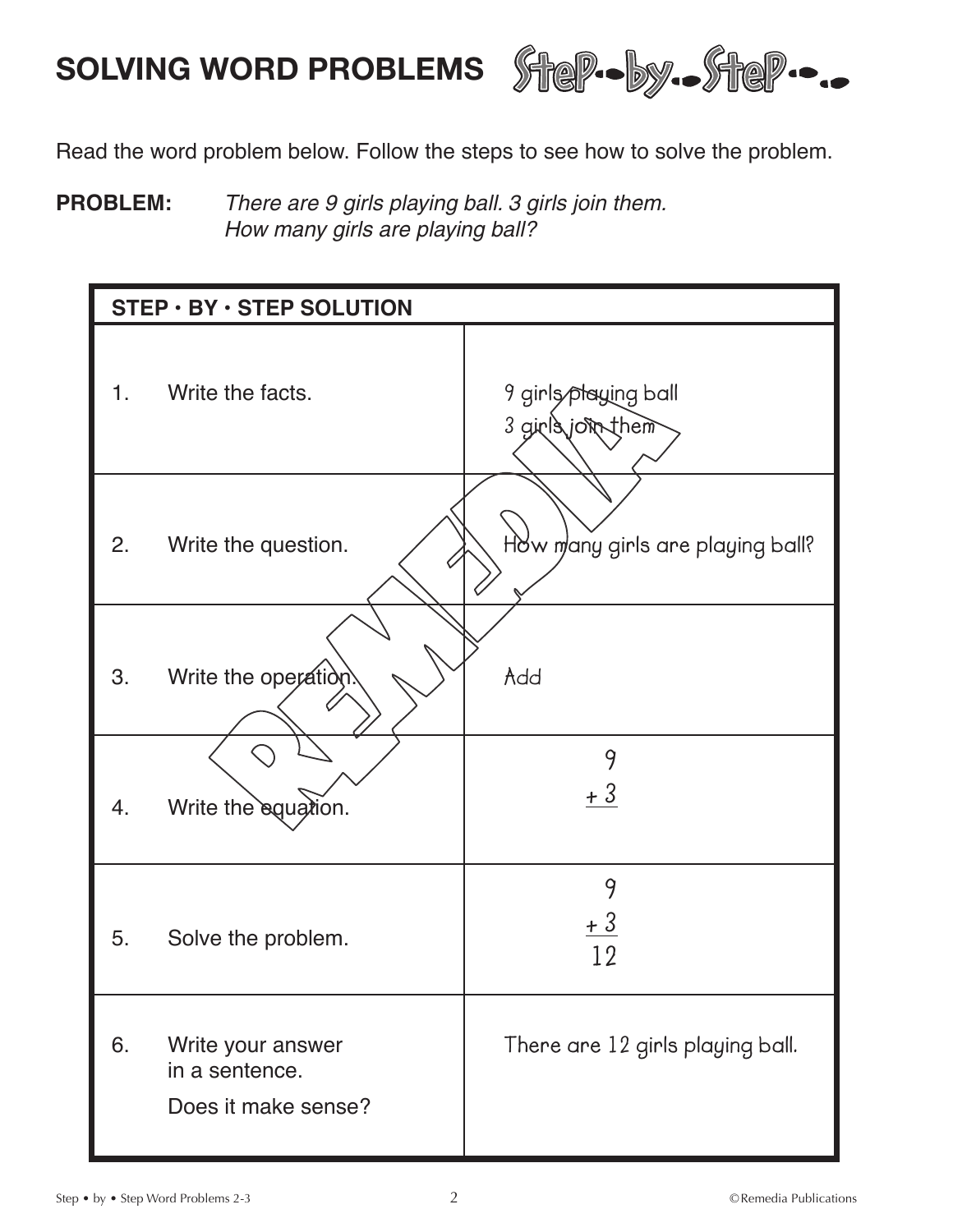Read the word problem below. Follow the steps to solve the problem.

#### **PROBLEM:** There are 7 girls swimming in the pool. 4 boys come in. How many kids are in the pool?

|    | $STEP \cdot BY \cdot STEP$ SOLUTION                        |  |  |
|----|------------------------------------------------------------|--|--|
| 1. | Write the facts.                                           |  |  |
| 2. | Write the question.                                        |  |  |
| 3. | Write the operation.                                       |  |  |
| 4. | Write the equation.                                        |  |  |
| 5. | Solve the problem.                                         |  |  |
| 6. | Write your answer<br>in a sentence.<br>Does it make sense? |  |  |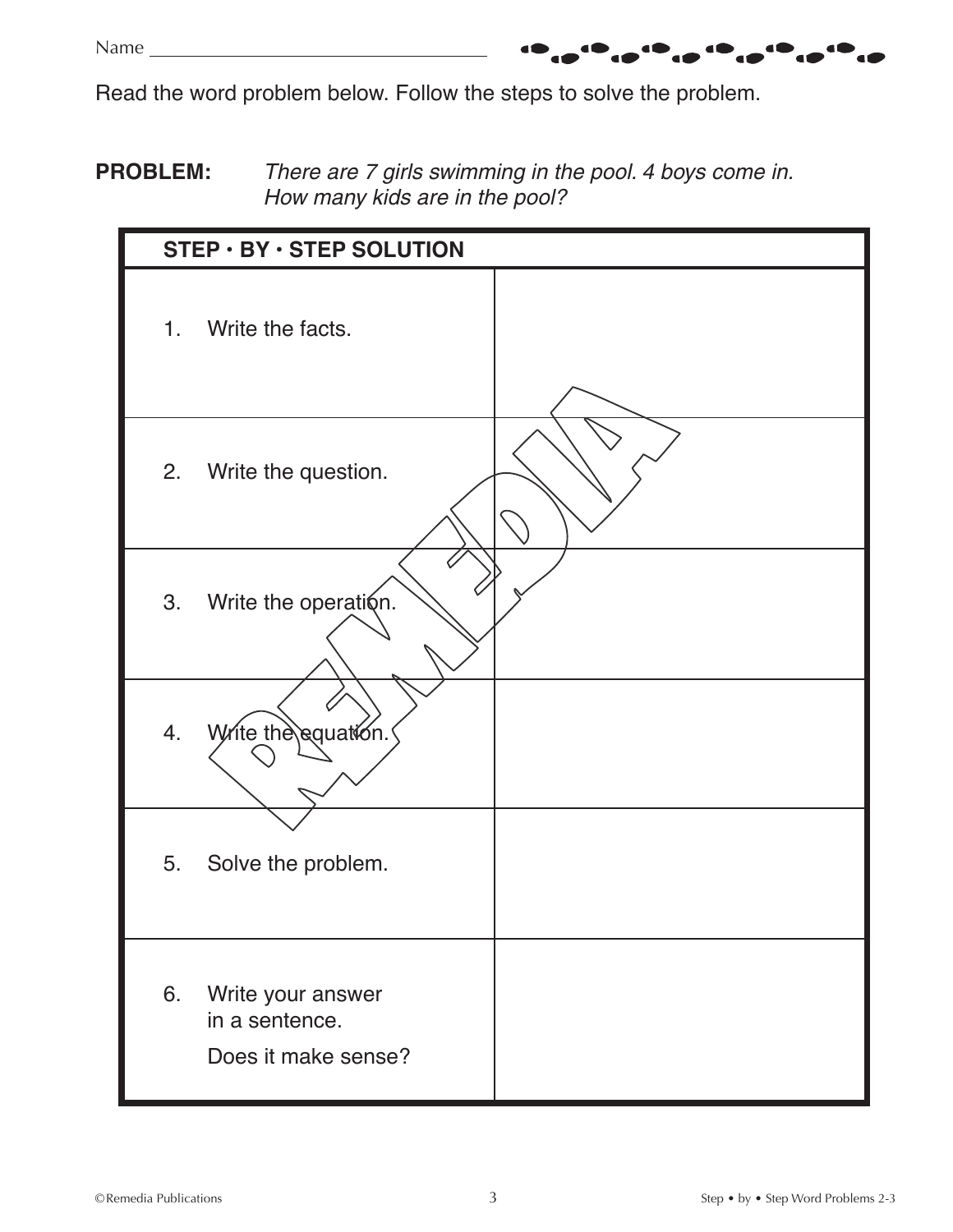Read the word problem below. Follow the steps to solve the problem.

**PROBLEM:** 12 people are watching the otters at the zoo. 7 people are watching the giraffes. How many more people are watching the otters?

.....

| STEP · BY · STEP SOLUTION |                                                            |  |
|---------------------------|------------------------------------------------------------|--|
| 1.                        | Write the facts.                                           |  |
| 2.                        | Write the question.                                        |  |
| 3.                        | Write the operation.                                       |  |
|                           | 4. Write the equation.                                     |  |
| 5.                        | Solve the problem.                                         |  |
| 6.                        | Write your answer<br>in a sentence.<br>Does it make sense? |  |

,10<sub>.0</sub>10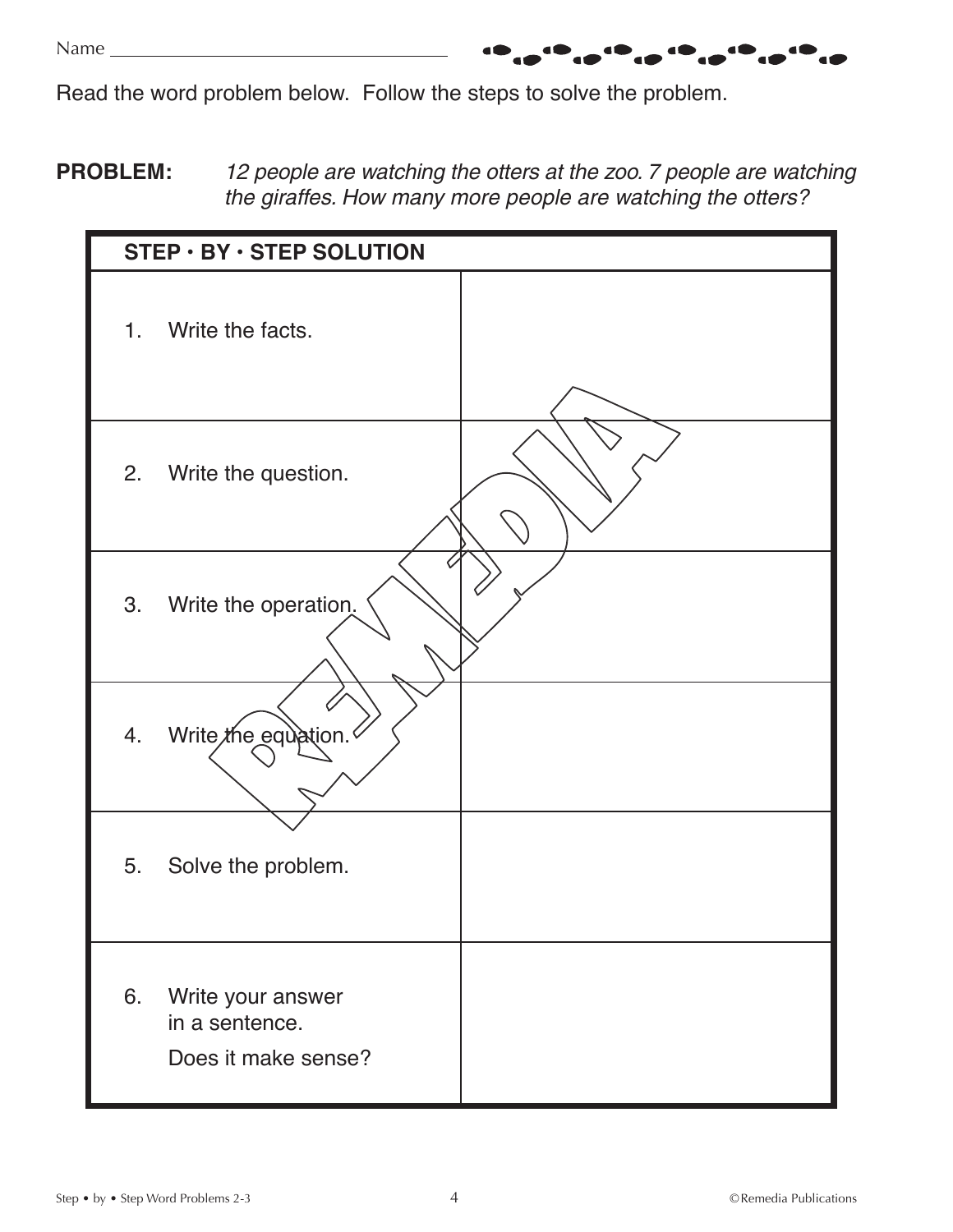Read the word problem below. Cross out any sentences that are not needed to solve the problem. Follow the steps to solve the problem.

#### **PROBLEM:**

|     | $STEP \cdot BY \cdot STEP$ SOLUTION                        |  |  |
|-----|------------------------------------------------------------|--|--|
| 1.7 | Write the facts.                                           |  |  |
| 2.  | Write the question.                                        |  |  |
| 3.  | Write the operation.                                       |  |  |
|     | 4. Write the equation.                                     |  |  |
| 5.  | Solve the problem.                                         |  |  |
| 6.  | Write your answer<br>in a sentence.<br>Does it make sense? |  |  |